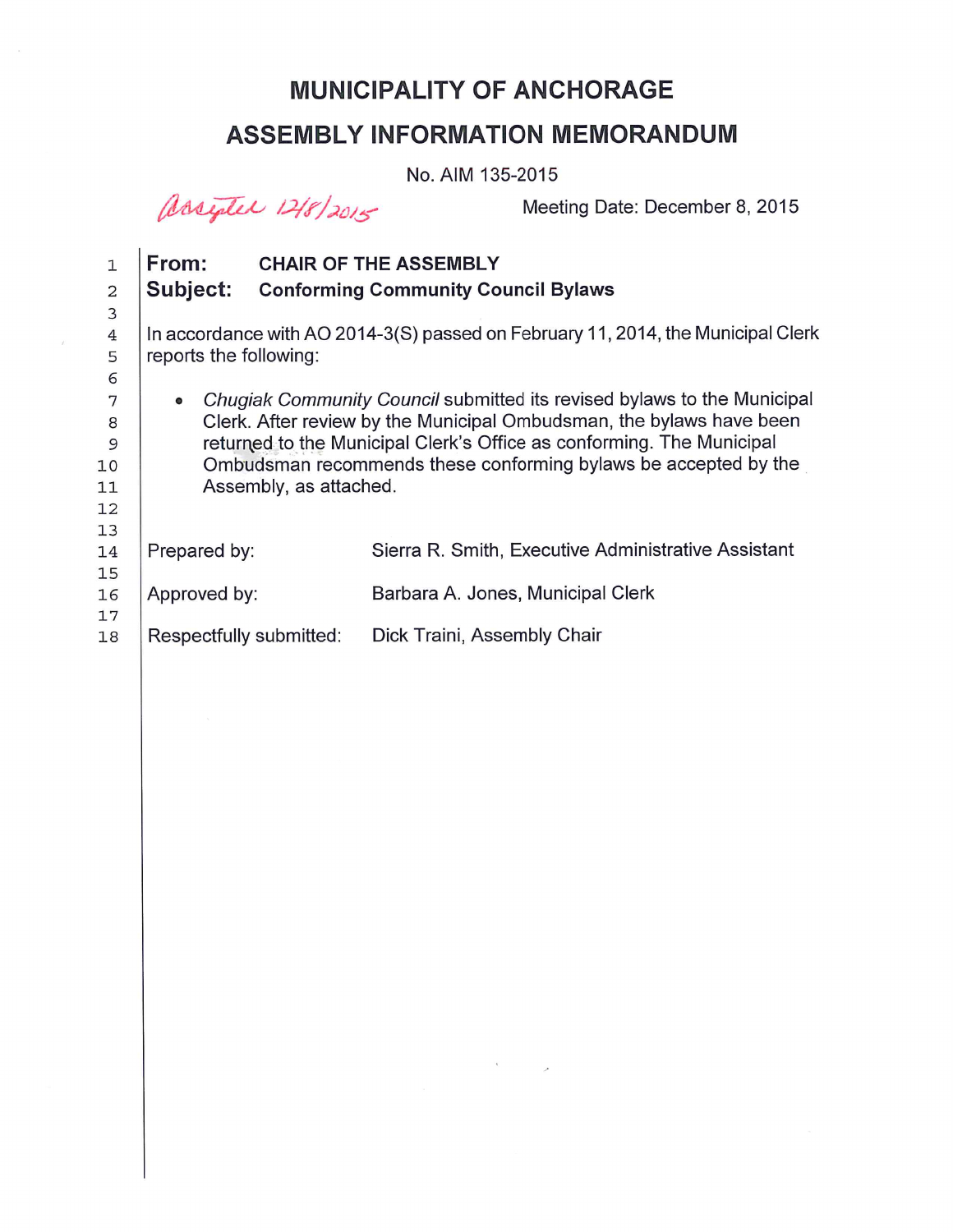# **CHUGIAK COMMUNITY COUNCIL BYLAWS**

#### **Article I NAME**

The name of this organization shall be the CHUGIAK COMMUNITY COUNCIL.

#### **Article II BOUNDARIES**

The Council's boundaries shall be as depicted in the Anchorage Municipal Code 2.40.090 Chugiak Community Council Maps. The maps are displayed on the Municipality of Anchorage website (**www.muni.org**) and include:

- A. Map 1 -- Northern Chugiak-Eagle River;
- B. Map 2 -- Central Chugiak-Eagle River.

#### **Article III PURPOSE**

The Chugiak Community Council is a non-profit, voluntary, self-governing association organized to provide a direct and continuing means of citizen participation in local affairs. The Council exists to afford citizens an opportunity for maximum community involvement and selfdetermination. This Council is a non-partisan advisory body and is intended to give:

- A. Local people a method by which they can work together for expression and discussion of their opinions, needs, and desires in a manner that will have an impact on their community's development and services;
- B. Governmental agencies a method for receiving opinions, needs, desires and recommendations of residents and groups;
- C. Local governing bodies an improved basis for decision making and assignment of priorities for all programs affecting community development and individual well-being.

#### **Article IV FUNCTION**

The Chugiak Community Council shall encourage participation of persons from all segments of the community. The Community Council has a continuing obligation to the residents in the district and shall fulfill that obligation by performing the following functions:

A. In regard to plans that affect the community, including, but not limited to, the Chugiak-Eagle River Comprehensive Plan, the Chugiak Eagle River Long-Range Transportation Plan (CERLRTP), and the Municipality of Anchorage Areawide Trails Plan, the Council shall: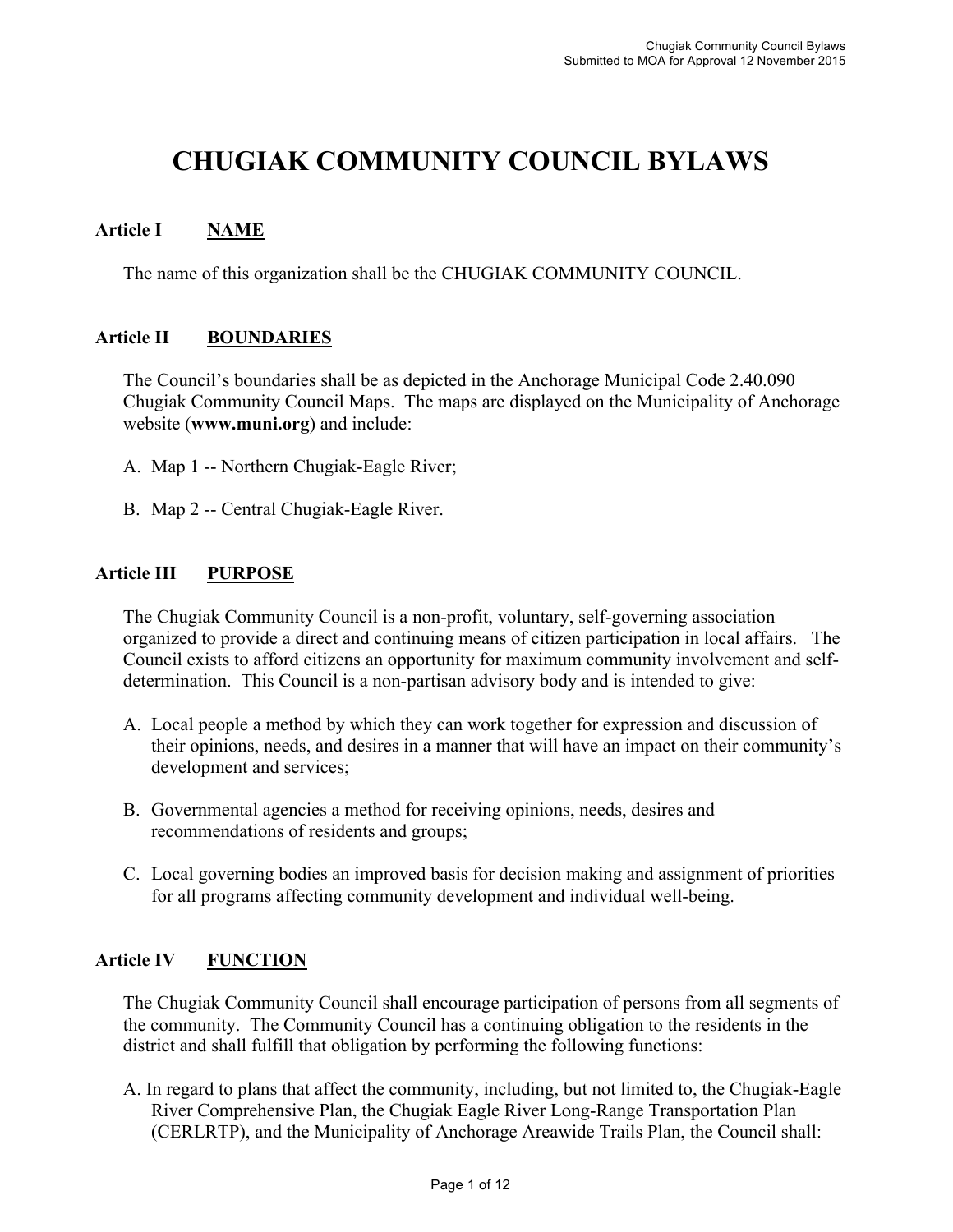- 1. Conduct periodic reviews of the plans to determine their workability in this area and to advise municipal officials of, or suggest appropriate action regarding, proposed modifications or additions to the plans;
- 2. Evaluate compliance with the plans, alert municipal officials to any noncompliance, and propose appropriate action.
- B. Assume leadership and propose action to:
	- 1. Enforce existing laws and ordinances;
	- 2. Protect citizen's rights under existing laws and ordinances;
	- 3. Change or add to existing laws or ordinances;
	- 4. Modify or change policy or regulations affecting the members.
- C. Respond to local or state government proposals submitted to the Council.
- D. Assign a representative and an alternate representative from the Council to sit on the following municipal boards and report back to the Council:
	- 1. Federation of Community Councils Board (FCC);
	- 2. Chugiak-Birchwood-Eagle River Rural Road Service Area Board (CBERRRSA);
	- 3. Eagle River-Chugiak Parks and Recreation Service Area Board (ERCPRSA).
	- 4. Chugiak-Eagle River Advisory Board (CERAB)
- E. Work with governmental entities, as well as with persons and groups outside the government, to accomplish local goals, including goals which may have an area-wide impact.
- F. Maintain credibility of its board members and general membership by:
	- 1. Listening to, but not giving preferential treatment to, special interest groups;
	- 2. Providing to anyone information available to the Council;

3. Disclosing any conflict of interest concerning an issue before the Council. Conflict of interest shall include any potential gain, personal, financial or political;

- 4. Not intentionally misrepresenting or not representing a cross section of opinion;
- 5. Representing the minority, as well as the majority, opinion on issues before the Council.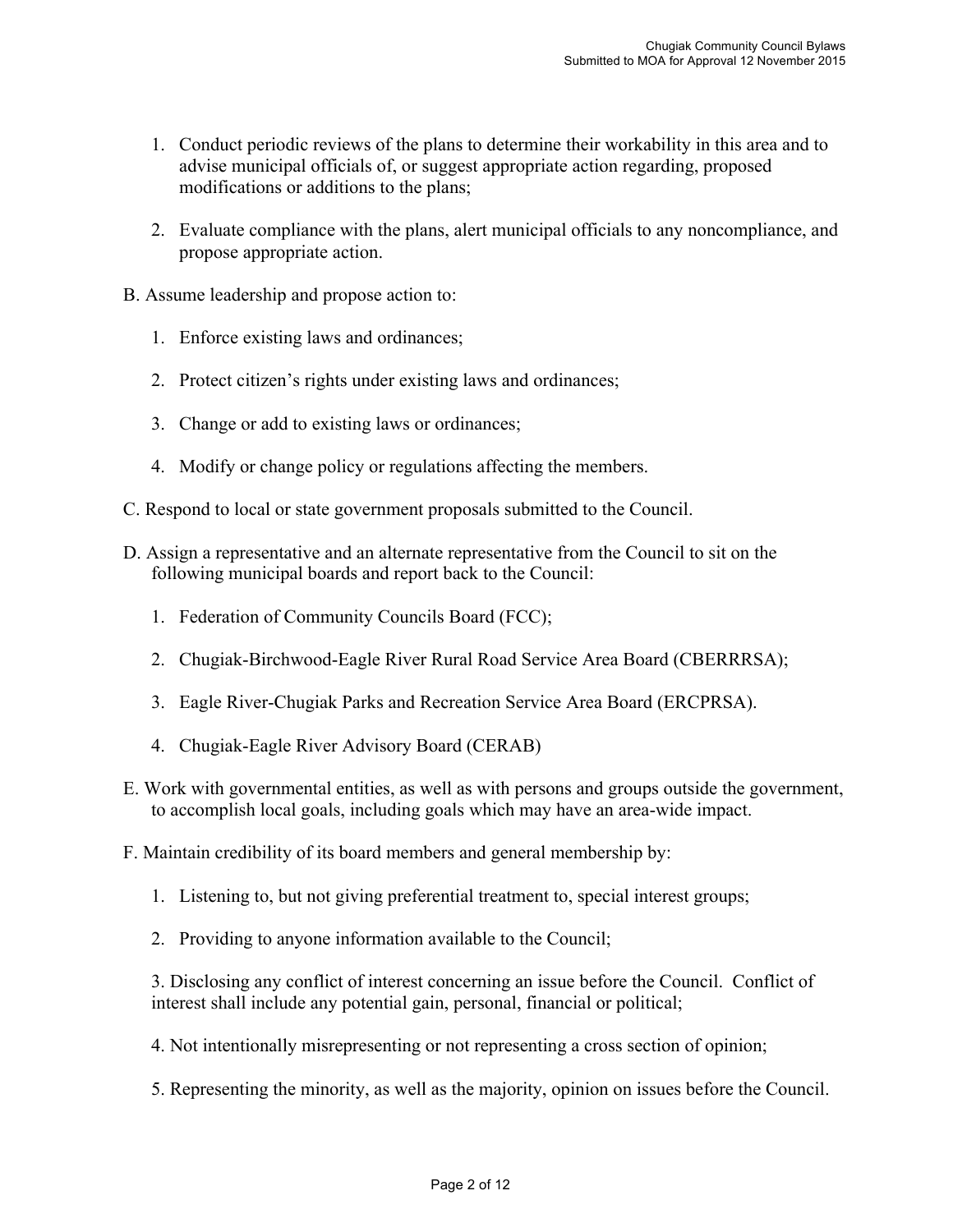- G. Maintain an effective communication system to educate local citizens with information concerning issues that affect the area. This includes, but is not limited to, maintaining the following Council assets:
	- 1. Council post office box (P.O. Box 671350, Chugiak, AK 99567-1350);
	- 2. Council WebPages through the FCC website communitycouncils.org;
	- 3. Maintain a dedicated council email address (chugiak council  $\alpha$  gmail.com) for all correspondence and official business
	- 4. List of members' email accounts which shall only be used for Council business.
- H. Seek items of concern from Council members and generate public interest and participation in community matters originating within the Council area.
- I. Publicize widely within the community all Council activities and the results of those activities.
- J. Maintain copies of the following Council records for community inspection:
	- 1. A minimum of the last two (2) years' worth of electronic records shall be maintained on the Council website;
	- 2. All available historical records shall be maintained at the University of Alaska Anchorage Library in the Archives and Special Collections Department located at 3211 Providence Drive, Anchorage Alaska, 99508.
	- 3. A separate copy of all available electronic records shall be personally maintained by the Secretary.
- K. The Council shall not endorse any candidate for federal, state or municipal elected office.

#### **Article V MEMBERSHIP**

- A. MEMBERS must be eighteen (18) years of age or older and be a resident or non-resident home or real property owner; a tenant; or an owner of a business or organization located within the Council boundary described in Article II.
- B. Businesses, organizations, and non-resident home or real property owners within the Council boundary area may be represented by not more than one vote and may officially designate a primary and alternate representative for Council membership. All requests for designations of primary and alternate representation shall be in writing and shall be submitted to the Council in advance of the representative's recognition by the Council. The request shall include the business name / organization name / non-resident owner's name; the physical address of the represented real property / business / organization; and the primary and alternate representatives' names. The request shall be signed and dated by the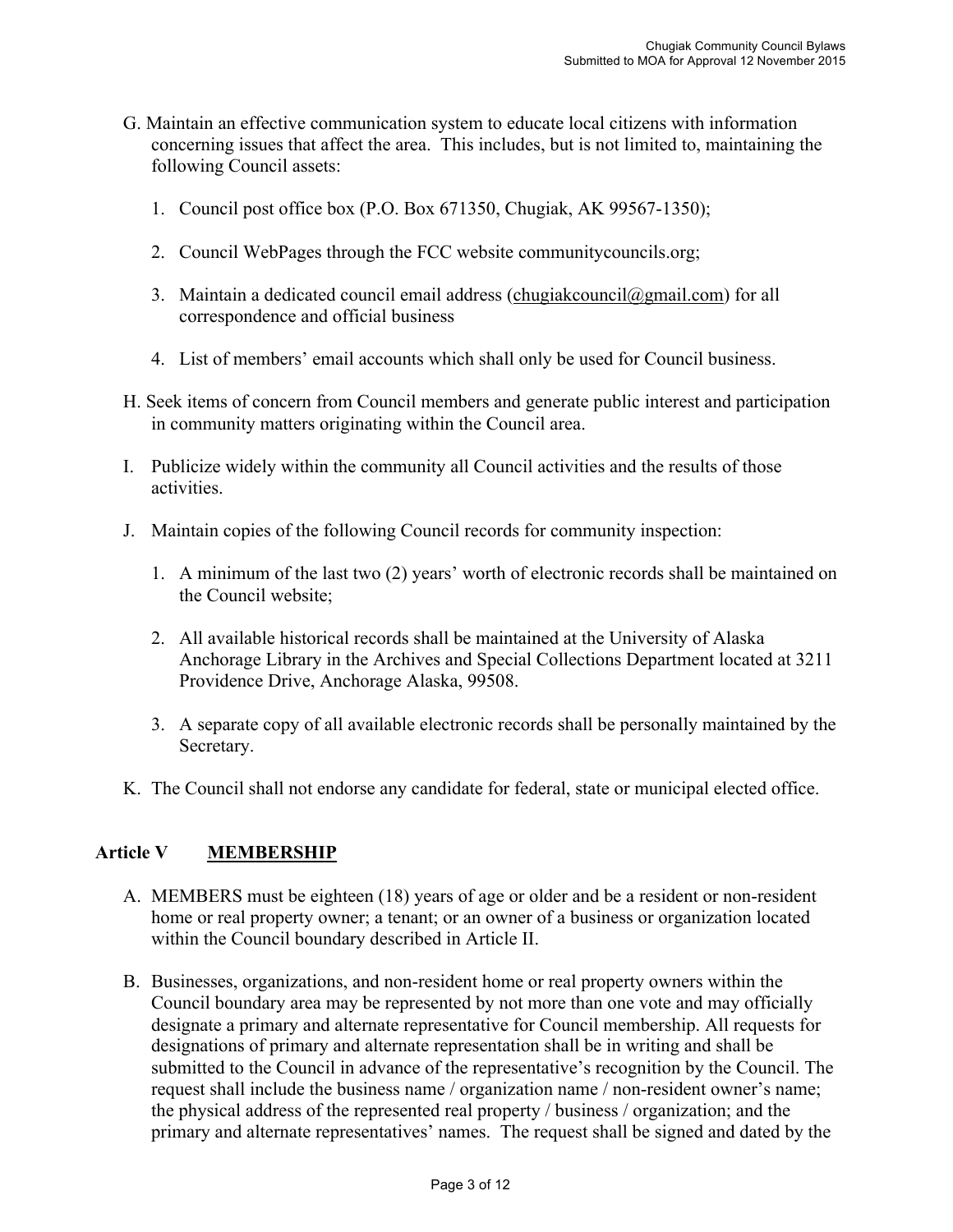non-resident owner / the owner or the official representative of the business / the official representative of the organization, and by the designated representative(s). The request shall include the term or the expiration date of the designee's representation. In the absence of a stated term, the Council shall recognize the representative(s) until it is further notified in writing by the person / entity initiating the request.

- C. A person is a Council member upon providing their name, residence address, and contact information on the Meeting Attendance Record sheet available at every meeting.
- D. Member information provided in Meeting Attendance Records shall be used exclusively for Council-related business.
- E. No fee shall be charged for membership.

#### **Article VI MEETINGS**

- A. REGULAR MEETINGS shall be held the third  $(3<sup>rd</sup>)$  Thursday of every month from 7:00 p.m. until the finish of business or 9:30 p.m. The meeting may be extended in fifteen (15) minute intervals if a majority of those members present vote to do so. The meetings will be held at the Elsie Oberg Community Center (18606 Old Glenn Highway) unless otherwise stated in the published agenda. All meetings must be held within the Council boundaries.
- B. SPECIAL MEETINGS may be called by the Executive Committee as deemed necessary and must be called by that body within ten (10) days of receipt of a petition signed by ten (10) Council members requesting such a meeting.
- C. NO OFFICIAL BUSINESS of the Council may be conducted outside of regular or special meetings with the exceptions of:
	- 1. Emergency Questions, and they must be addressed as outlined in Article VII, Part C;
	- 2. Routine business which shall be conducted by the Executive Committee or like Committee. Such business shall be reported at the next Council meeting at which time any member of the Council may request that an action of such body be brought to a vote of the Council.
- D. NOTICE of all meetings and their agendas must be given at least seven (7) days in advance. Agenda shall clearly identify voting items whenever possible.
- E. MEETINGS SHALL BE CONDUCTED as informally as the number of participants will allow and in a manner designed to increase public expression and discussion. However, the latest edition of Robert's Rules of Order, Revised, shall apply in all instances, matters, and proceedings not covered by these bylaws. Any limitation of discussion must be applied equally to all members and shall require a three-fourths  $(3/4)$  majority vote. A member who is absent may send a letter to the Council detailing his position on an issue and have the letter read during the discussion.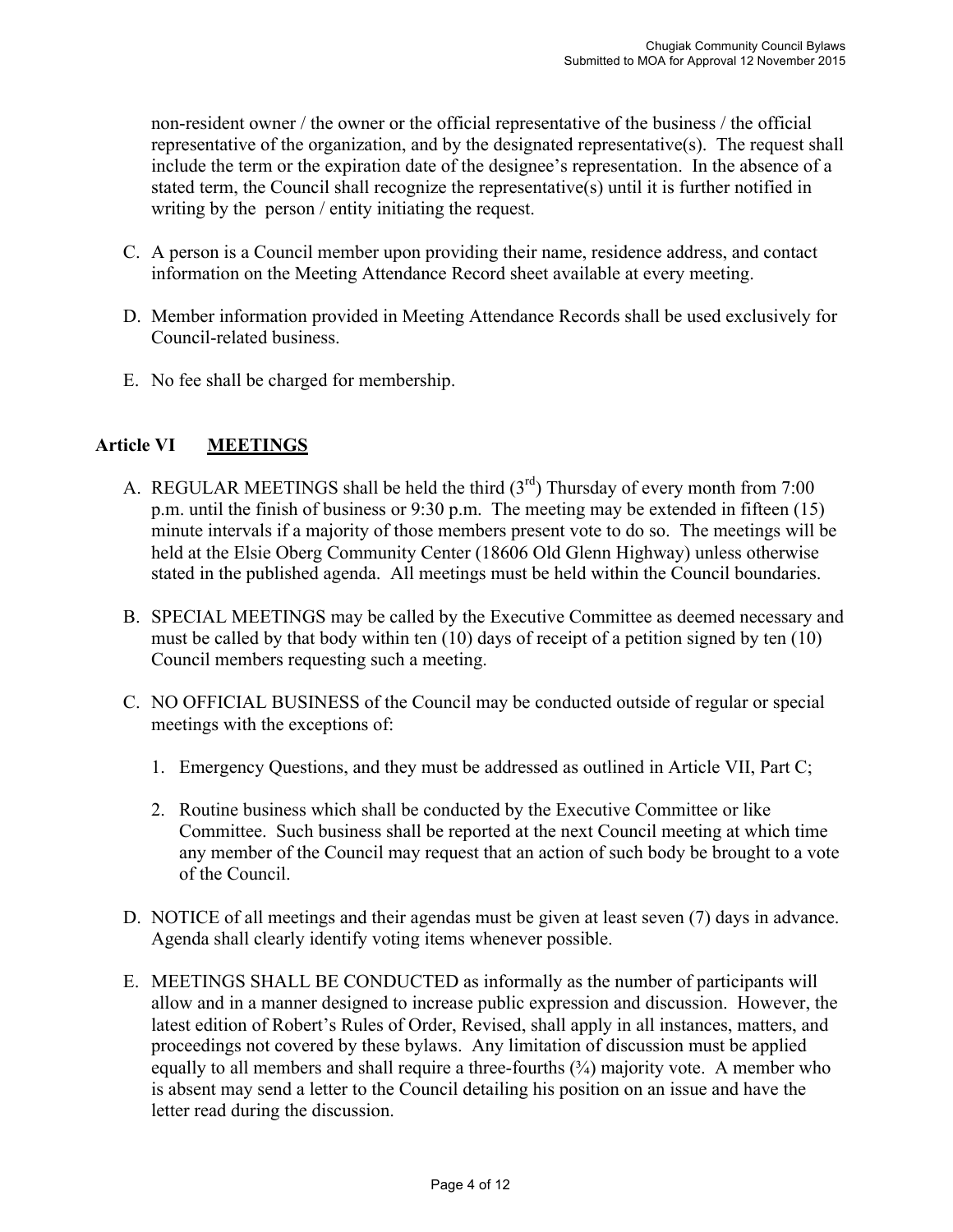F. The necessary QUORUM to hold a meeting shall be at least five (5) elected board members.

#### **Article VII VOTING**

- A. Each individual qualifying as a member may have one and only ONE VOTE.
	- 1. There will be no voting by PROXY.
	- 2. Any vote may be CHALLENGED and a recount requested by any Council member.
	- 3. Any VOTER'S ELIGIBILITY may be challenged. If three (3) board members feel there is reasonable doubt concerning the voter's eligibility, the question must be put to a vote of the general membership. Such a challenge must be recorded along with the results of the original vote in question.
- B. An issue may be designated an IMPORTANT QUESTION if twenty-five percent (25%) of the members present vote to do so. Important questions require notice to the community before the issue can be voted upon. The method of notification shall be determined by those present and will include at a minimum website posting and email listserve notice.
- C. An issue may be designated as an EMERGENCY QUESTION only if time absolutely does not allow it to be handled at a regular or special meeting and then each step of the following procedure must be followed:
	- 1. A vote of at least three (3) board members must agree that the issue requires emergency treatment;
	- 2. An agreement must be reached by at least three (3) board members on a clearly written statement of the question to be voted on;
	- 3. An email or telephone vote of all current Council members must be recorded along with a written list including the date and time of each contact made or attempted, the names of the Council members contacted, and names of the board members conducting the vote;
	- 4. A written report to the appropriate party must be sent and include:
		- a. The question as read to members;
		- b. The number voting yes, no, and abstaining;
		- c. The number of members on the register and the number reached;
		- d. The names of the board members who voted to use the emergency procedures.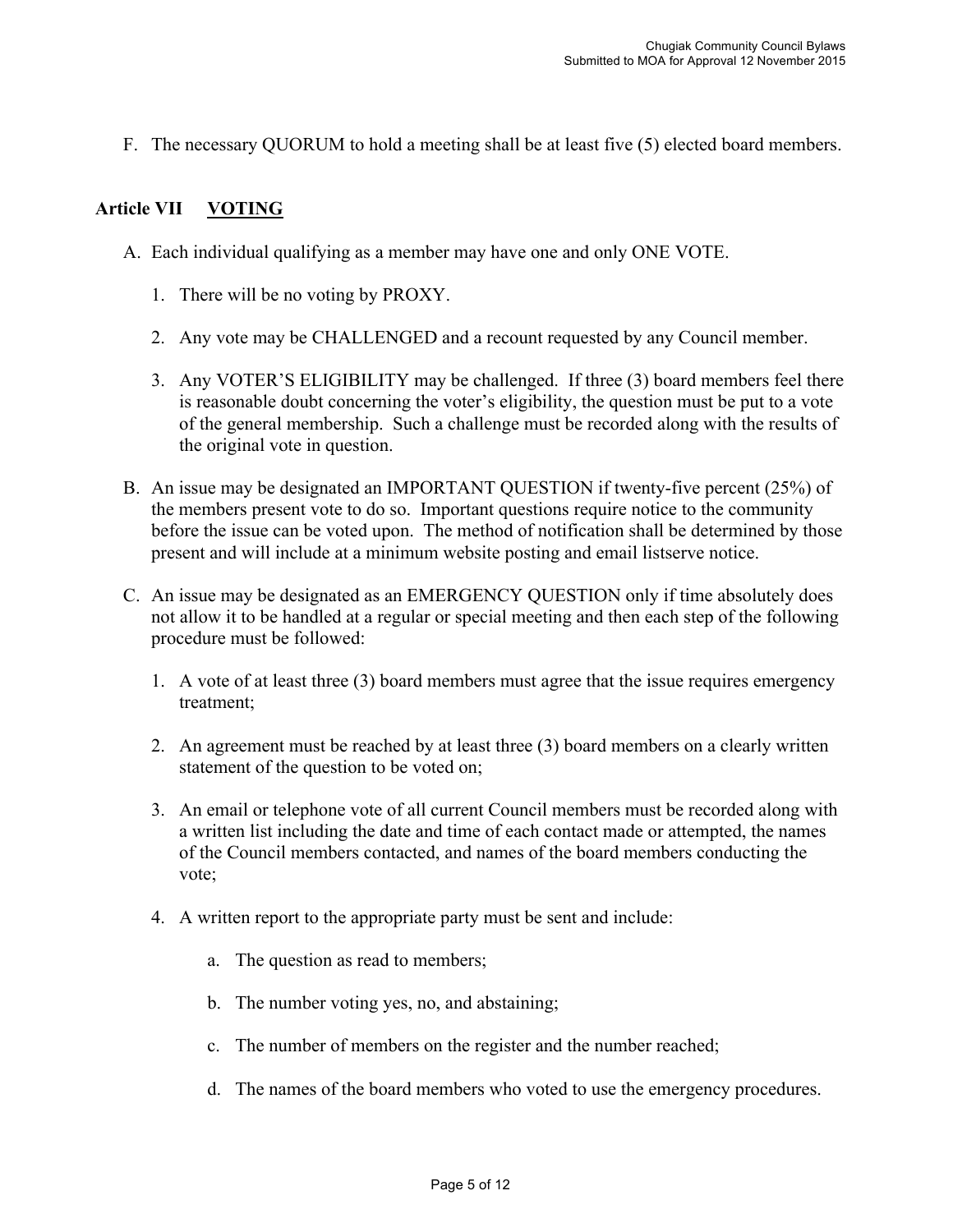- 5. A copy of the written report shall be read as the first order of business at the next Council meeting;
- D. REPORTING THE VOTE shall be the responsibility of the President and shall be in written form to the appropriate party.
	- 1. The letter must include the following:
		- a. A clear statement of the question voted on;
		- b. The number of members present, the time the vote was taken, the number voting yes and the number voting no. Abstentions shall be recorded only when a voter requests;
		- c. If the question was treated as an Important Question.
	- 2. Copies of all such letters shall be posted on the Council website.
	- 3. Written or oral responses to such letters by any government official to a board member shall be reported as old business at the next meeting and shall be summarized in the minutes.
	- 4. Board members and Council members are encouraged to express their opinions to the public officials, but must be careful to identify their views as personal. In public or private testimony, no board member or Council member shall speak on behalf of the Council unless specifically authorized to do so at an official meeting.

#### **Article VIII COUNCIL BOARD**

A. The EXECUTIVE BOARD (Board) shall be comprised of ten Council members as follows:

#### **Seat District\_\_\_\_\_\_\_\_\_\_\_\_\_\_\_\_\_\_\_\_\_\_\_\_\_\_\_\_\_\_\_\_\_\_\_\_**

- 1 Eklutna / Thunderbird / Edmonds Lake
- 2 West Peters Creek and Mirror Lake
- 3 West Peters Creek and Mirror Lake
- 4 East Peters Creek and Mirror Lake
- 5 East Peters Creek and Mirror Lake
- 6 Chugiak / Fire Lake
- 7 At Large (from any Council district)
- 8 At Large (from any Council district)
- A Alternate Board Member (from any Council district)
- B Alternate Board Member (from any Council district)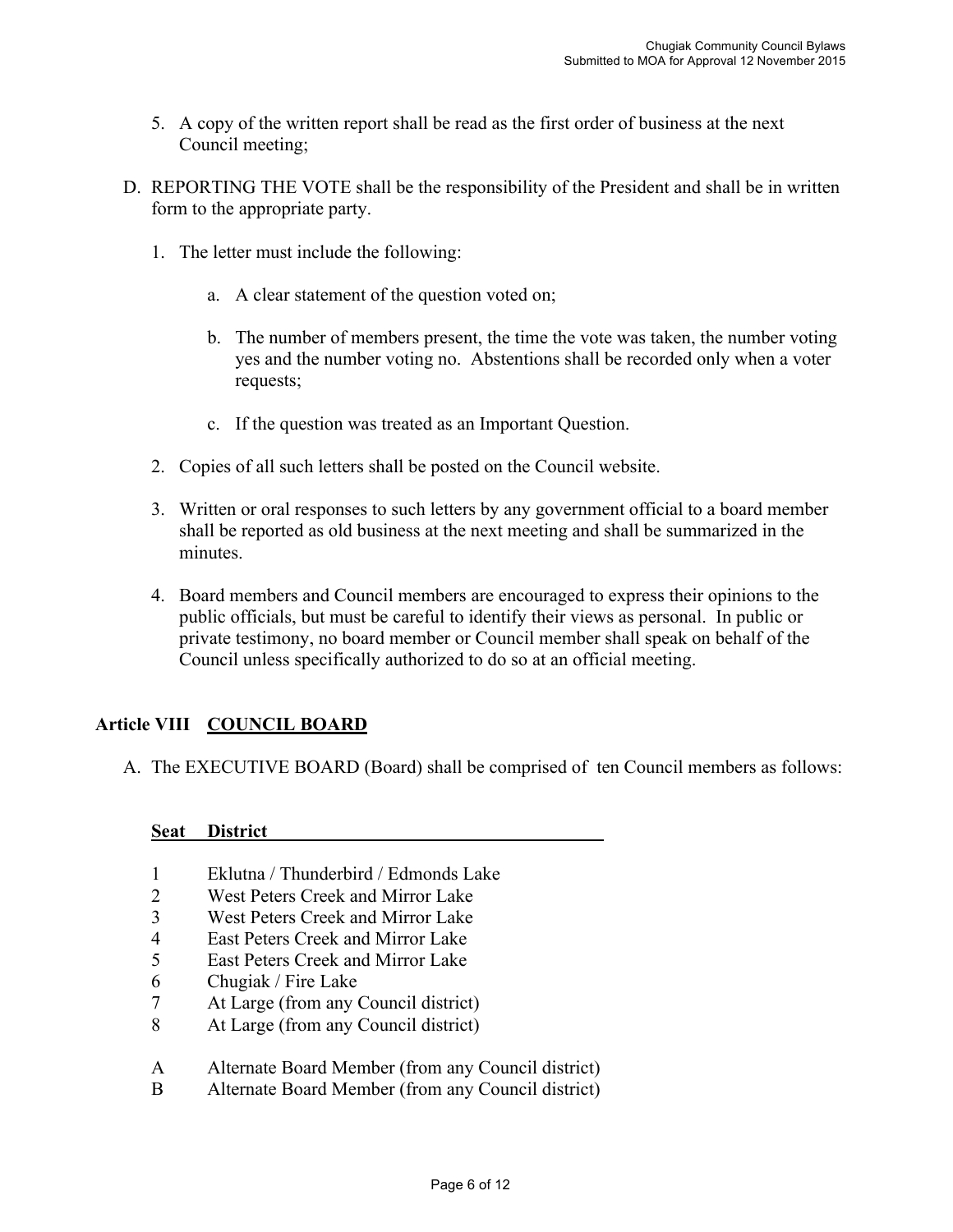miori





### B. The EXECUTIVE COMMITTEE shall be comprised of Board Officers as follows:

- 1. The PRESIDENT shall:
	- a. Be the principal presiding officer and set and distribute the agenda;
	- b. Ensure that the bylaws are followed and enforced;
	- c. Monitor, respond to and direct all correspondence on the Council's dedicated email address;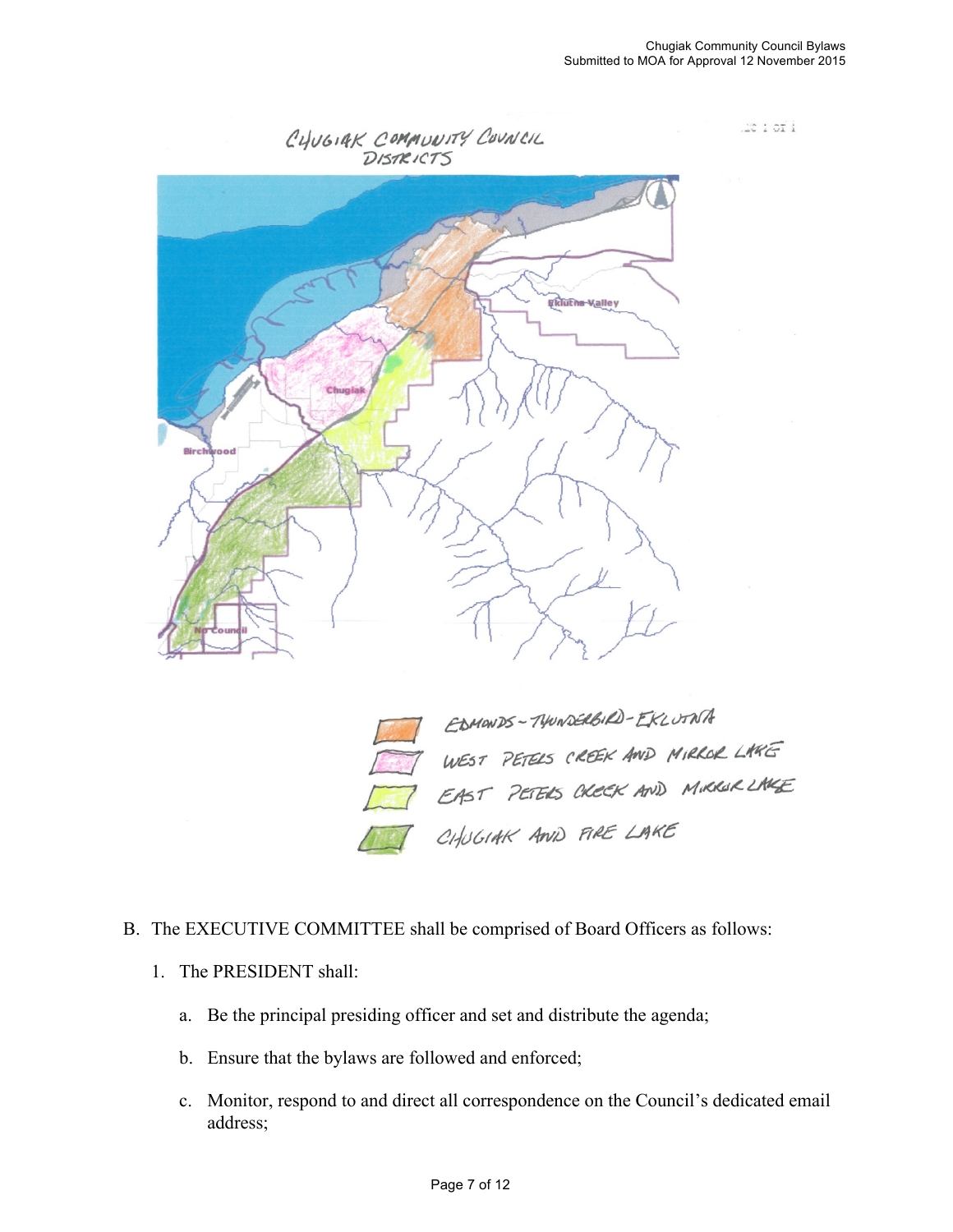- d. Direct and supervise the responsibilities of the board members and oversee the operation of the Council;
- e. Be the official spokesperson for the Council;
- f. Be an ex-officio member of all committees with the exception of the nominating committee.
- 2. The VICE PRESIDENT shall:
	- a. Be parliamentarian or assign a knowledgeable person to that position;
	- b. Ensure that copies of these bylaws are available for review and distribution at every Council meeting;
	- c. Assume the duties of the President when the President is absent.
- 3. The SECRETARY shall:
	- a. Keep and report the minutes of the meetings and distribute copies to locally-elected assembly members*,* state legislators, and the Federation of Community Councils. The draft minutes shall be emailed to Board members seven days in advance of the next meeting.
	- b. Maintain records and correspondence for the Council as outlined in Article IV, Part J;
	- c. Keep the membership register with the name, address, email account, and phone number of each person who attends a meeting. This register shall be turned over to the President as needed.
- 4. The TREASURER shall:
	- a. Be responsible for all funds of the Council;
	- b. Make disbursements as authorized by the Council;
	- c. Report at each monthly meeting all receipts and expenditures for the preceding month, including a statement of the current balance of funds.
- C. Officers shall perform all of the duties listed for their offices and such other duties as may be assigned by the President from time to time.
- D. The offices of the SECRETARY and TREASURER may be combined into the single office of SECRETARY-TREASURER if there is a lack of volunteers.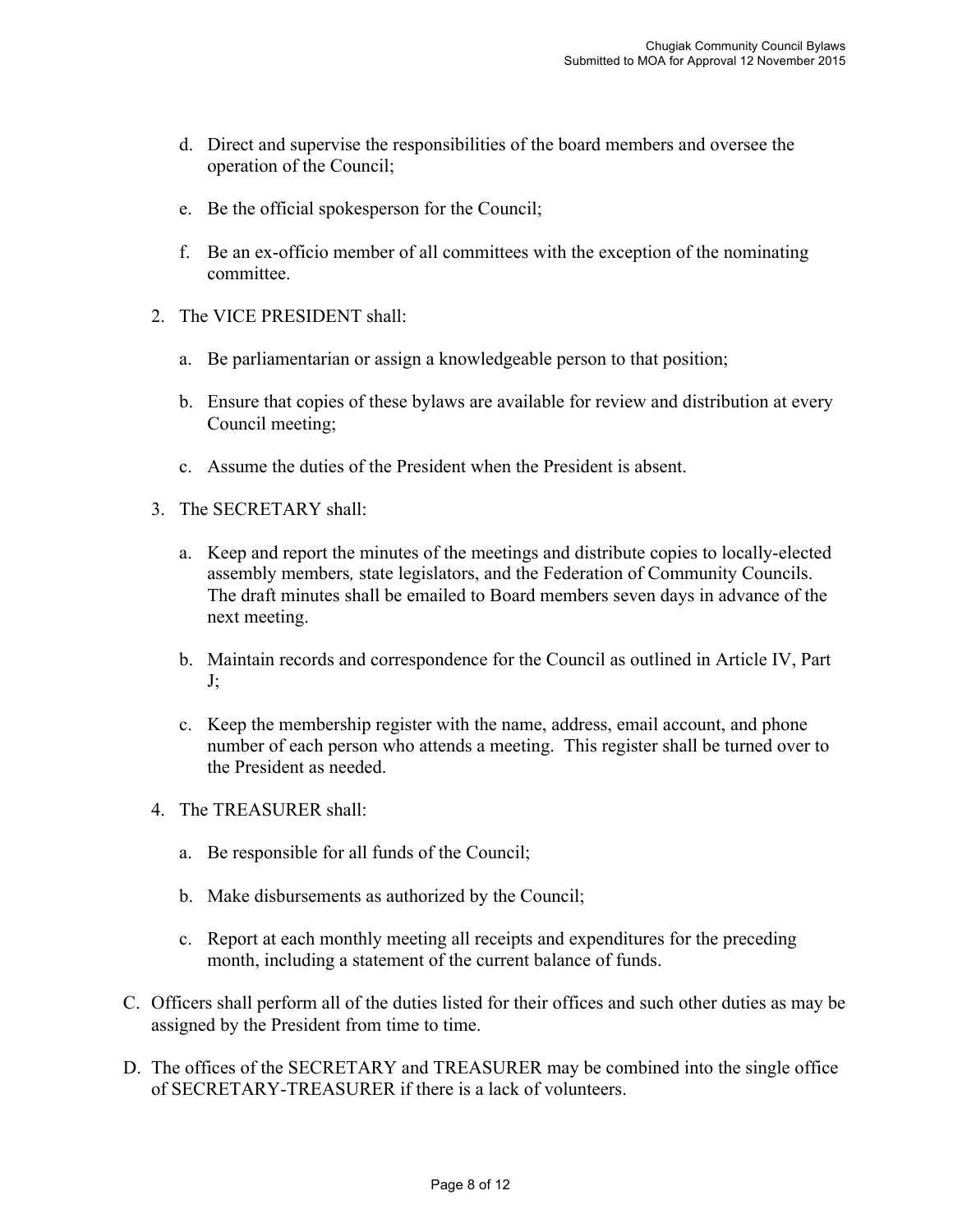#### **Article IX ELECTIONS**

- A. Any Council member shall be eligible to seek election as a Council board member or alternate board member.
- B. Voting shall be by secret ballot if requested by a Council member.
- C. BOARD MEMBERS must first be elected by vote of the whole Council from the residential districts eligible for election that year. (This is to ensure ongoing continuity and community-wide contact with the Council's leaders.)
	- 1. Each board member shall be elected in January and serve for two (2) years until the conclusion of the January meeting.
	- 2. The terms of board members from the even-numbered districts shall be staggered with the terms of those from the odd-numbered districts to provide continuity in leadership. The board members from the even-numbered districts shall be elected in January of even-numbered years.
- D. Each January, the membership shall elect a President, Vice President, Secretary, and Treasurer from the newly constituted body of district representatives.
	- 1. Prior to the vote, each board member may:
		- a) State a preference for a particular office;
		- b) Disqualify themselves for a particular office;
		- c) Agree to accept an office.
	- 2. Each Council member shall cast one (1) ballot with a different candidate listed for each of the four (4) offices.
	- 3. The candidate receiving the most votes for each office shall assume that office.
	- 4. Before the next meeting, the President shall appoint each of the remaining board members to be in charge of publicity, telephoning, facilities, post office box, website, email list, etc.
- E. ALTERNATE BOARD MEMBERS may be elected by vote of the whole Council.
	- 1. There shall be no more than two alternate board members.
	- 2. Each alternate board member shall be elected in January and serve for two (2) years until the conclusion of the January's meeting.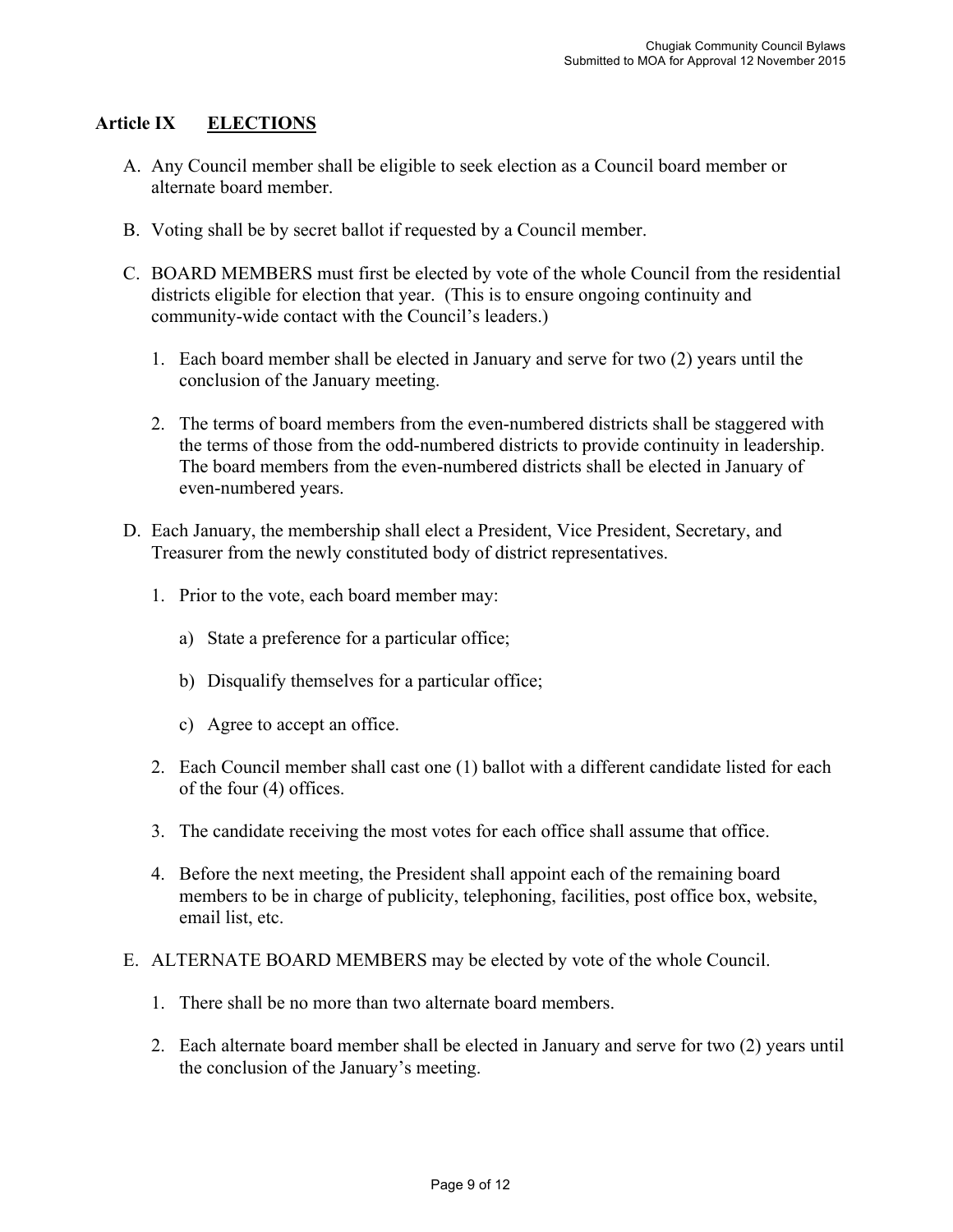- 3. The duty of an alternate board member shall be to serve on the board as a board member during regular meetings when a quorum cannot be reached due to the absence of elected board members.
- 4. An alternate board member shall not serve as an officer.
- 5. Alternate board members serve at large.

#### **Article X BOARD VACANCIES**

In addition to term expiration, vacancies may occur by resignation or removal.

- A. RESIGNATIONS shall be made in writing and a vacancy will be declared upon receipt.
- B. Two (2) UNEXCUSED ABSENCES per year by a board member shall constitute a vacancy.
	- 1. An absence may be excused by notifying the President or Secretary prior to a meeting.
	- 2. Unexcused absences must be reported in the meeting minutes.
- C. A vacancy can be created by removing a board member for non-compliance with the bylaws. To create such a vacancy, the following procedure must be adhered to.
	- 1. A member must provide information, in writing, concerning a possible breach of the bylaws to another board member of the Council.
	- 2. The informed board member shall request the President to call a work session of fellow board members and the complainant within one (1) week of receiving the information. If the President is alleged to have committed the breach, the Vice President shall issue the session call.
	- 3. A qualified parliamentarian from outside the Council area shall be asked for an opinion concerning the ground for recall. That opinion shall be read and considered at the work session. After due consideration, the group shall choose a plan of action from the following:
		- a) The matter may be resolved during the work session and no further action required;
		- b) The accused board member may resign and the office declared vacant;
		- c) The accused board member or the complainant may request the matter to be brought before the general membership at the next meeting.
	- 4. If the issue comes before the membership, the opinion of the parliamentarian, previously obtained, shall be read. The membership may move to dismiss the complaint, or by twothirds (2/3) majority, vote to recall the board member.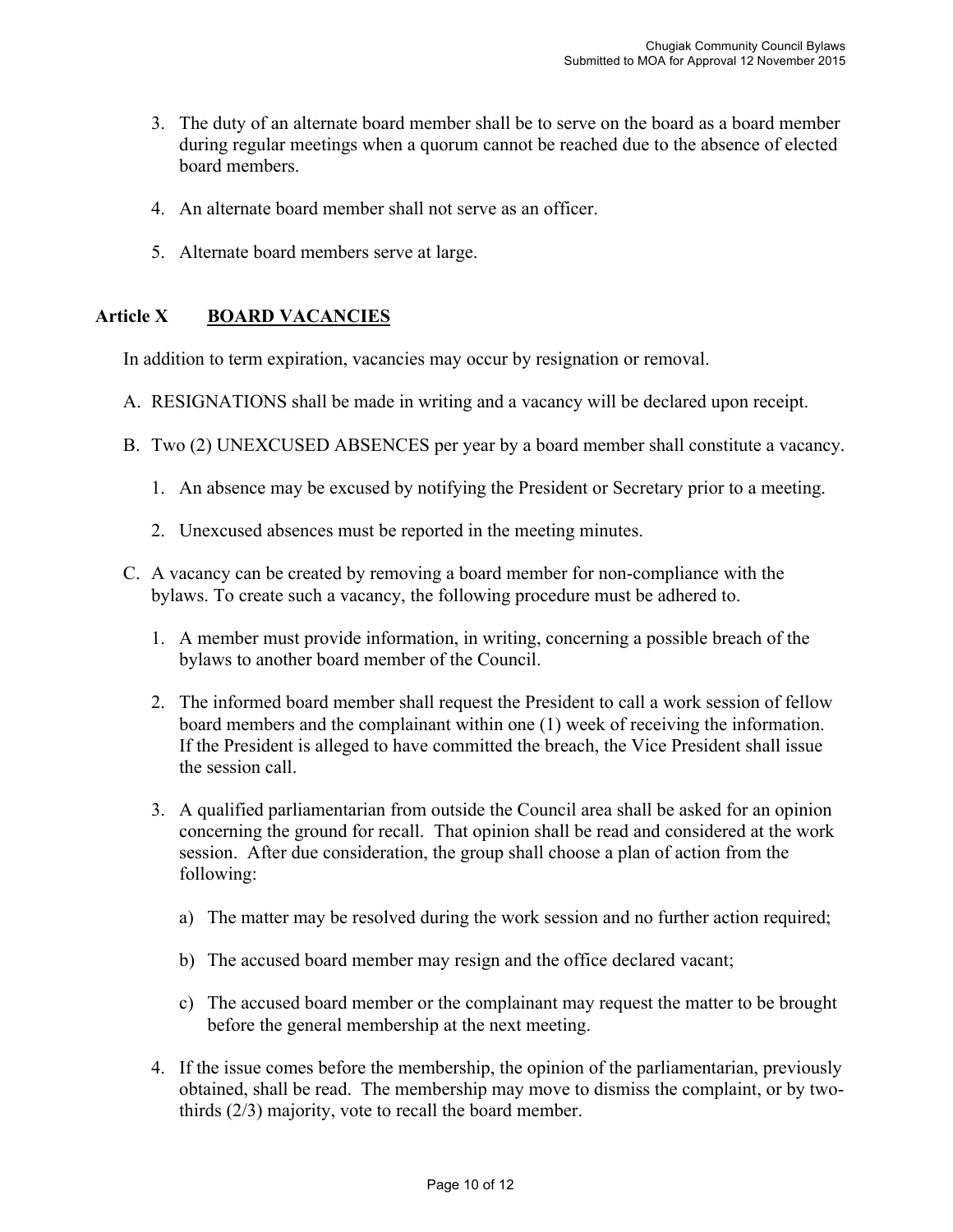- D. VACANCIES SHALL BE FILLED temporarily by appointment by the President. An election by the voting membership shall be held at the next regular meeting. The new Board member will fill the remainder of the term at which point he/she may be considered for election to a full 2-year term.
- E. In the case of residential district seats which are unrepresented because of lack of volunteers, those positions will be converted to AT LARGE seats and will remain that way until a volunteer has expressed a desire to run for the position at the next January election. Provisions of Article IX in these bylaws govern the elections(s).

#### **Article XI COMMITTEES**

Committees may be ESTABLISHED by a vote of the Community Council at any time for whatever purpose deemed necessary. All committees shall be ADVISORY only. The MEMBERSHIP and DUTIES of the committees shall be determined by the Council. The President may designate the CHAIRPERSON and additional committee members. All committees shall include a variety of views on the issue.

Members may volunteer or "be volunteered" at the time the committee is established and additional people may volunteer by calling the President and asking to be put on the committee before or during the time the committee is functioning.

#### **Article XII FINANCES**

- A. FUNDS COLLECTED by the Council shall be deposited into an account at an established bank with the Treasurer responsible for all deposits and accountings.
- B. The Council may receive FINANCIAL CONTRIBUTIONS to meet the cost of the Council's operations in accordance with Anchorage Municipal Code 2.40.030.
- C. All withdrawals or disbursements of Council funds shall require DUAL SIGNATURES, as the bank allows, one being the Treasurer and the other being the President or the Secretary.
- D. A YEAR-END FINANCIAL REPORT, signed by the Treasurer and the President, showing all receipts and expenditures, shall be made at the January meeting.

#### **Article XIII AMENDMENTS**

These bylaws may be repealed, amended, or new bylaws adopted at any regular meeting of the Council. Any changes in the bylaws require one (1) month's notice to Council members.